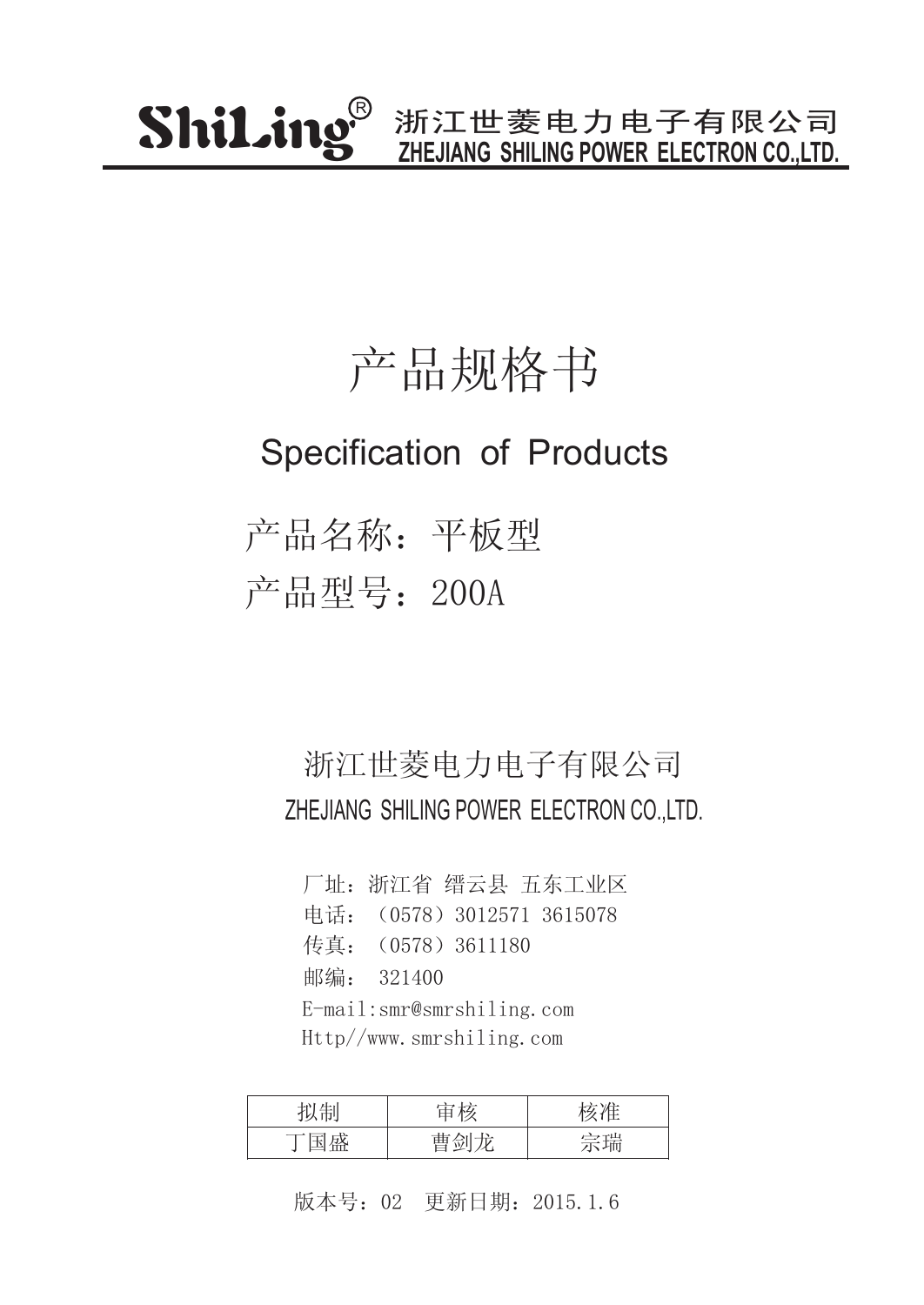

# **Shil.ing** 浙江世菱电力电子有限公司

| <b>SYMBOL</b>                       | <b>CHARACTERISTIC</b>                      | <b>TEST CONDITIONS</b>                                             | $T_j$ (C | <b>VALUE</b> |             |       | <b>UNIT</b>    |
|-------------------------------------|--------------------------------------------|--------------------------------------------------------------------|----------|--------------|-------------|-------|----------------|
|                                     |                                            |                                                                    |          | <b>Min</b>   | <b>Type</b> | Max   |                |
| Mean forward current<br>$I_{F(AV)}$ |                                            | half sinewave 50Hz<br>180                                          | 150      |              |             | 600   | $\overline{A}$ |
|                                     |                                            | Double side cooled, $\overline{H}_{\rm S} = 55$ C                  |          |              |             |       |                |
| $I_{F(AV)}$                         | Mean forward current                       | half sinewave 50Hz<br>180                                          | 150      |              |             | 450   | A              |
|                                     |                                            | Double side cooled, $\overline{\text{H}}_{\text{S}} = 90 \text{C}$ |          |              |             |       |                |
| $V_{RRM}$                           | Repetitive peak reverse voltage            | $V_{RRM}$ tp=10ms<br>$V_{\text{RsM}}$ = $V_{\text{RRM}}$ +100V     | 150      | 200          |             | 1000  | $\vee$         |
| <b>IRRM</b>                         | Repetitive peak current                    | at VRRM                                                            | 150      |              |             | 16    | mA             |
| <b>I</b> <sub>FSM</sub>             | Surge forward current                      | 10ms half sine wae<br>$V_R = 0.6V_{RRM}$                           | 150      |              |             | 7.8   | KA             |
| $I^2T$ 1                            | $2T$ for fusing coordination               |                                                                    |          |              |             | 304 A | $2s*10^3$      |
| $V_{FO}$                            | Threshold voltage                          |                                                                    | 150      |              |             | 0.73  | $\vee$         |
| $r_F$                               | Forward slop resistance                    |                                                                    |          |              |             | 0.68  | $m\Omega$      |
| $V_{FM}$                            | Peak on state voltage I                    | $_{TM}$ =1500A, F=5.0KN                                            | 150      |              |             | 1.75  | $\vee$         |
| $I_{rm}$                            | Reverse recovery current                   | $ITM=600A$ , tp=1 000s,<br>di/dt=-40As, V $_{\rm R}$ =50V          | 150      |              |             | 70    | A              |
| $t_{rr}$                            | Reverse recovery time                      |                                                                    |          |              |             | 4.0   | S              |
| $Q_{rr}$                            | Recovery charge                            |                                                                    |          |              |             | 140   | C              |
| $R_{th (j+h)}$                      | Thermal resistance<br>Junction to heatsink | At $180^{\circ}$ sine double side cooled<br>Clamping force 5.0KN   |          |              |             | 0.090 | $C$ /W         |
| F <sub>m</sub>                      | Mounting face                              |                                                                    |          | 3.3          |             | 5.5   | <b>KN</b>      |
| $T_{\text{stg}}$                    | Stored temperature                         |                                                                    |          | $-40$        |             | 160   | C              |
| $W_t$                               | Weight                                     |                                                                    |          |              | 50          |       | g              |
| Outline                             |                                            | ZT19aT                                                             |          |              |             |       |                |

**Outline**